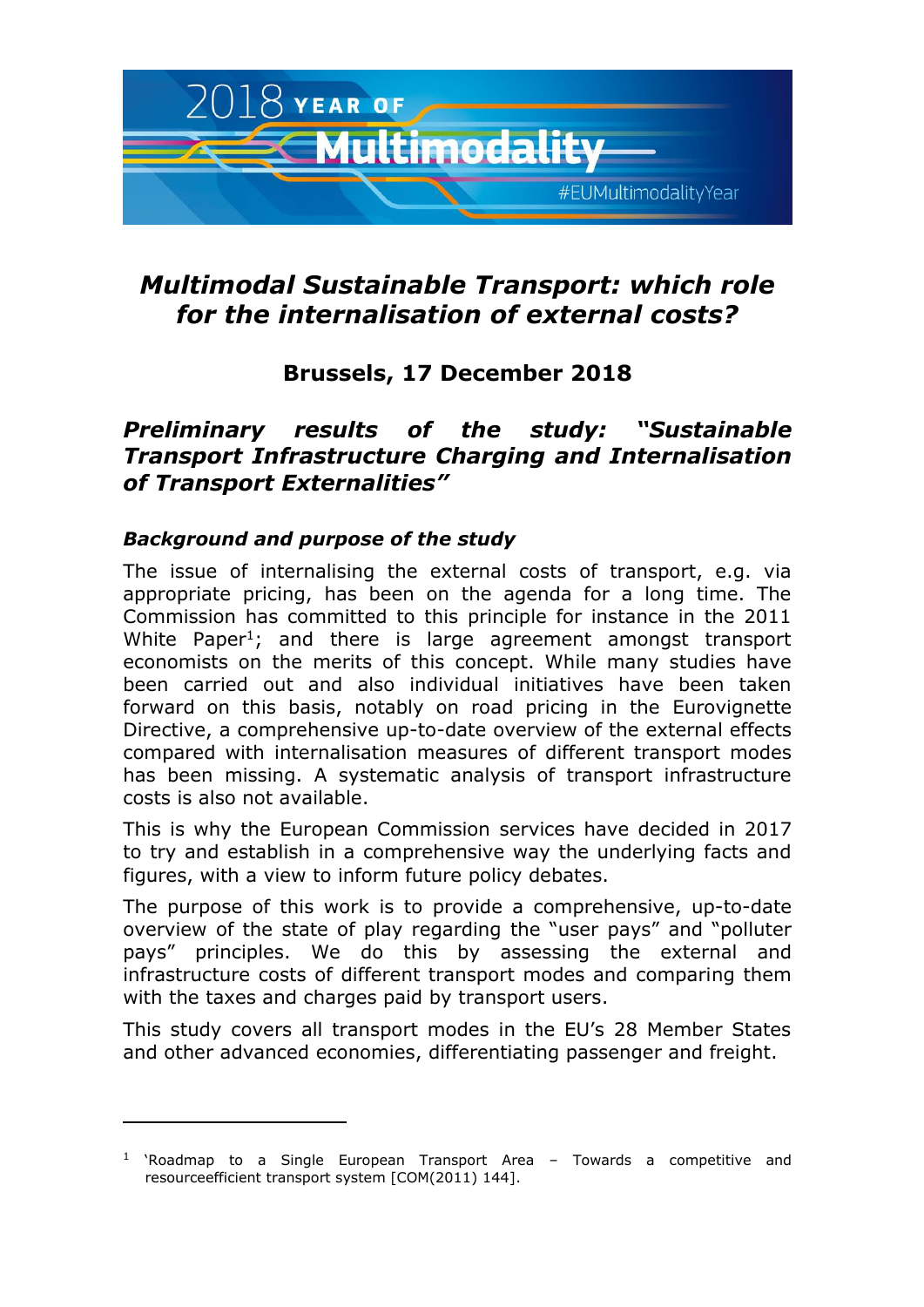From a methodological perspective, this high ambition implies the need to make various important assumptions, in particular where reliable data is missing<sup>2</sup>. Notwithstanding the methodological challenges, external costs are real costs related to non-market items (lives, health, air quality, time, etc.). Somebody ultimately bears them and ideally it should be the one producing them as 'polluter' or 'user'. Therefore, it is important to regularly estimate these costs also in monetary terms, with the best methodologies and data available.

### *Preliminary insights*

 $\overline{a}$ 

The preliminary results allow for first tentative yet important insights: **the overall size of transport external costs is estimated at around 1 000 billion euro annually.** To put this in context, this corresponds to almost 7% of EU28 GDP. These include external costs related to accidents, environment (air pollution, climate change, the costs related to energy production, i.e. the well-to-tank emissions, noise, habitat damage) and, only for road, congestion costs of more than 250 billion euro<sup>3</sup>. Infrastructure costs are not included in this figure<sup>4</sup>. These external costs are a quantification in monetary terms of non-market items, merely expressed as % of GDP for an idea of their size. Therefore they cannot, for instance, be compared to the share of transport in the economy.

The level of external costs is significantly higher than previously quantified for most categories. This is partly due to an increase of the real external effects, but also reflects a different, updated methodology — new research results have been taken into account, and other developments such as the real life emissions have also been reflected.



<sup>&</sup>lt;sup>2</sup> The complete methodology, together with assumptions and input data will be presented in the report, together with an assessment of the robustness of the figures and a comparison with previous studies. The estimation of external costs draws on a number of sources (such as Eurostat, European Commission's "EU transport in Figures", Intergovernmental Panel on Climate Change, Organisation for Economic Co-operation and Development, International Energy Agency, European Environment Agency, World Health Organization, Joint Research Centre, etc.) and on the most recent scientific literature available. The methodology was also discussed with external experts in a workshop organised by the Commission.

 $3$  A significant part of the total external cost of congestion is already internalised by the willingness of the users to travel in congested situation.

<sup>4</sup> For road, rail and inland waterway transport, the total infrastructure costs in the EU28 amount to more than  $\epsilon$  250 billion for 2016. The main part of these costs are caused by passenger cars and heavy goods vehicles. As for aviation and maritime transport, infrastructure costs are estimated for a selection of (air)ports, no total infrastructure costs figures at the EU28 level are provided.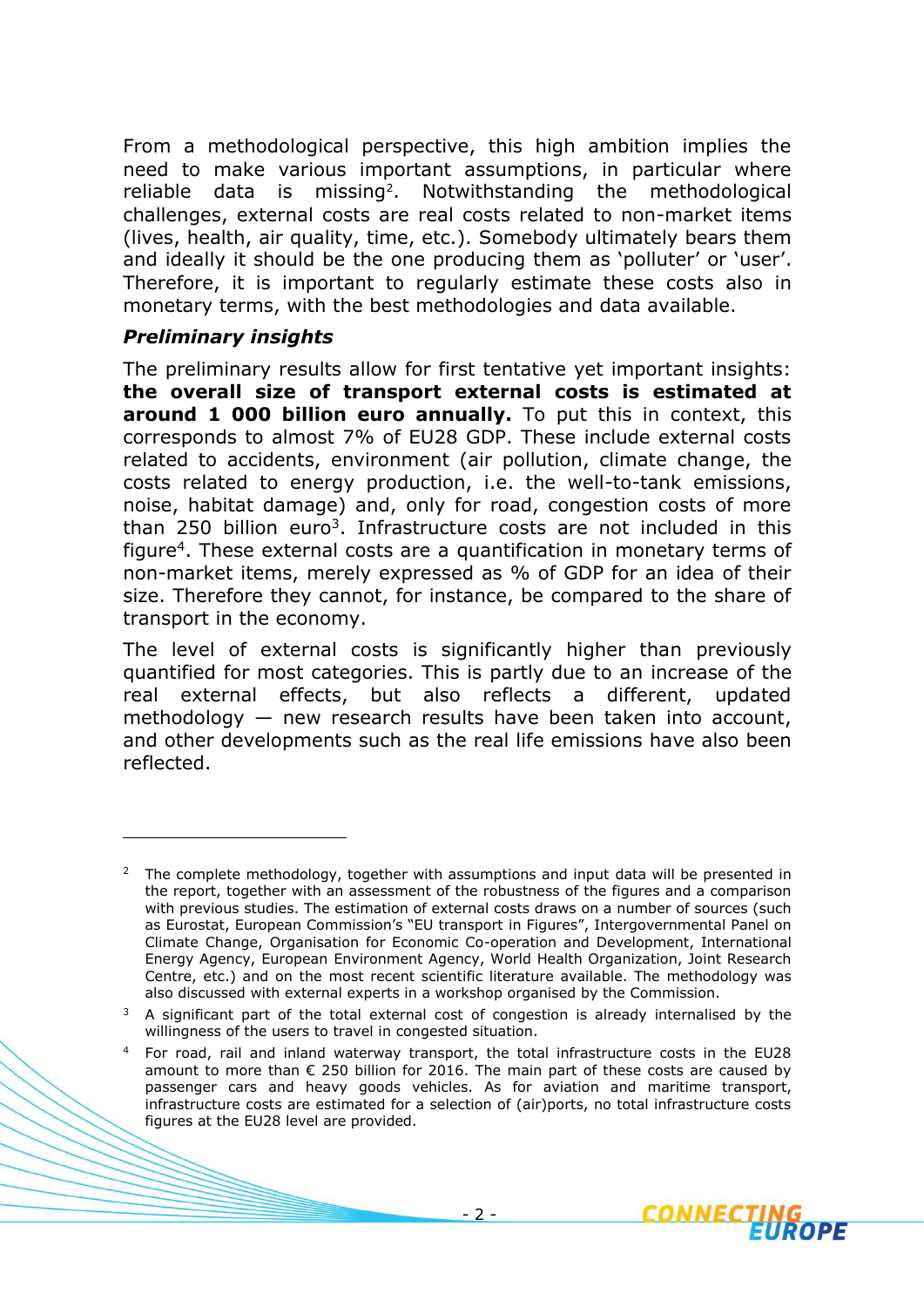Figure 1 below shows that environmental costs represent almost 50% of the external costs of transport. In absolute terms, road causes more than three quarters of the transport external costs. The high share of road transport activity compared to other modes contributes to this outcome.





Figure 2 shows that the prevalent type of cost varies by mode. Environmental costs (respectively air pollution and climate change) represent the lion's share in maritime and aviation. In road transport, environmental, accidents and congestion costs are of similar magnitudes (the latter is not shown in Figure 2 as it was estimated only for road modes). The external cost of rail transport and inland waterways are much smaller.

j



<sup>&</sup>lt;sup>5</sup> For aviation and maritime the study collected information for a number of specific ports and airports and not for the whole EU. This graph scales up the costs for the selected ports and airports therefore assuming that the traffic to and from them are representative of the EU traffic. Furthermore, for some cost categories the figures are depending on local conditions and therefore cannot be scaled up. The right-hand side figure excludes congestion costs as these have been assessed only for the road modes.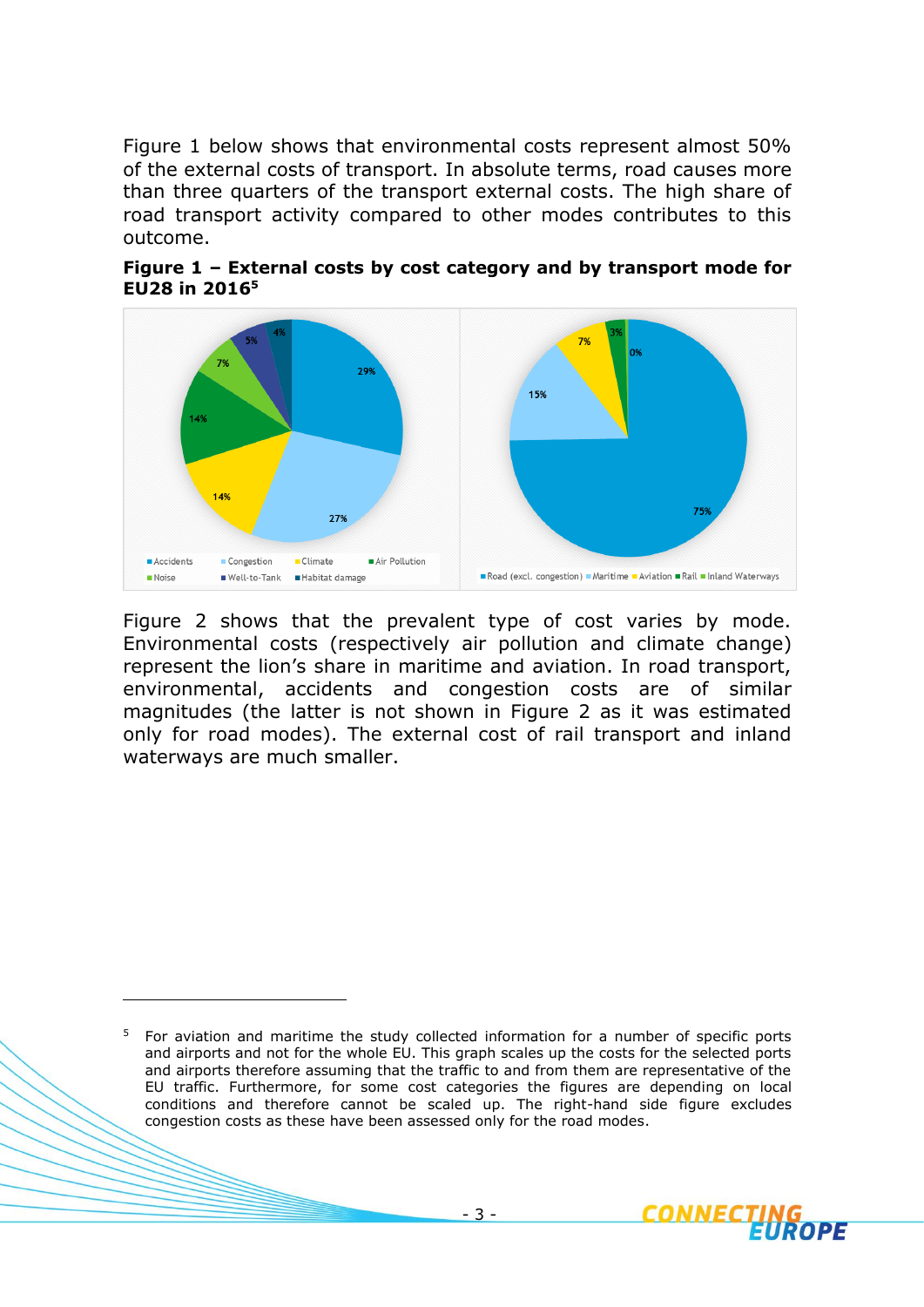

**Figure 2 - Total external costs per transport mode for EU28 in 2016<sup>6</sup>**

Figure 3 shows that in relative terms (per passenger-km and tonnekm) the picture is more nuanced but confirms that the road, except for busses and coaches, creates the highest average external costs for both passenger and freight transport.



**Figure 3 - Average external costs per mode for EU28 in 2016**

<sup>6</sup> MC: Motorcycles; LCV: Light Commercial Vehicles; HGV: Heavy Goods Vehicles; IWT: Inland Waterway Transport

 $\overline{a}$ 

- 4 -

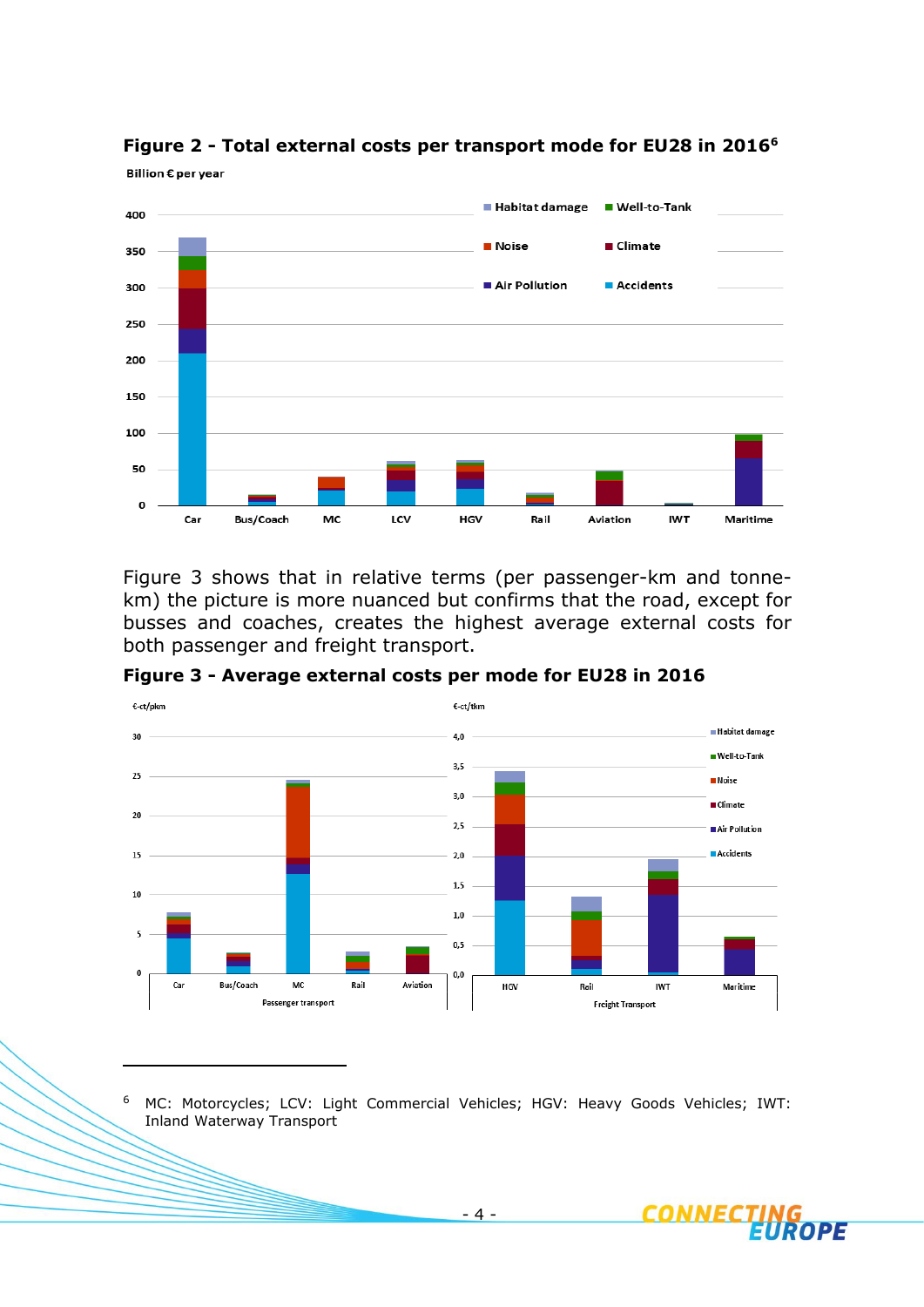Comparing infrastructure and external costs with taxes and charges paid by transport users, Figure 4 shows that **users and polluters do not fully pay the total costs (external and infrastructure) that they are responsible for** and this is true for all transport modes. Road users pay for a bigger share of their *total costs* than rail users, but rail users pay for a bigger share of their *external costs*. The burden paid by aviation roughly covers the infrastructure costs, but only a small amount of the environmental costs. Waterborne transport users pay the smallest share of their total costs compared to users of other modes. That means that, for the time being, it is the "society pays" rather than the "user pays" and "polluter pays" principles that is implemented in the EU.

**Figure 4 - Comparison between total costs (external and infrastructure) and total taxes and charges<sup>7</sup>**



One of the main principles behind the internalisation of external costs is that the final price paid by users should be close to the so-called social marginal costs. The price for a transport service should then cover the *marginal* cost of externalities and the *marginal* infrastructure costs. Given that the marginal infrastructure costs are not affected by the relatively high fixed costs of rail infrastructure, Figure 5 shows a

 $\overline{a}$ 



Figure 1 and 4 cannot be compared as different methodologies are used to calculate the congestion costs. The one used in Figure 1 (left-hand side) is more in line with the methodology to estimate the other external costs and is used to calculate the overall external cost of transport. The one used for Figure 4 is more relevant for comparison to taxes and charges and is roughly 6 times smaller than the former.